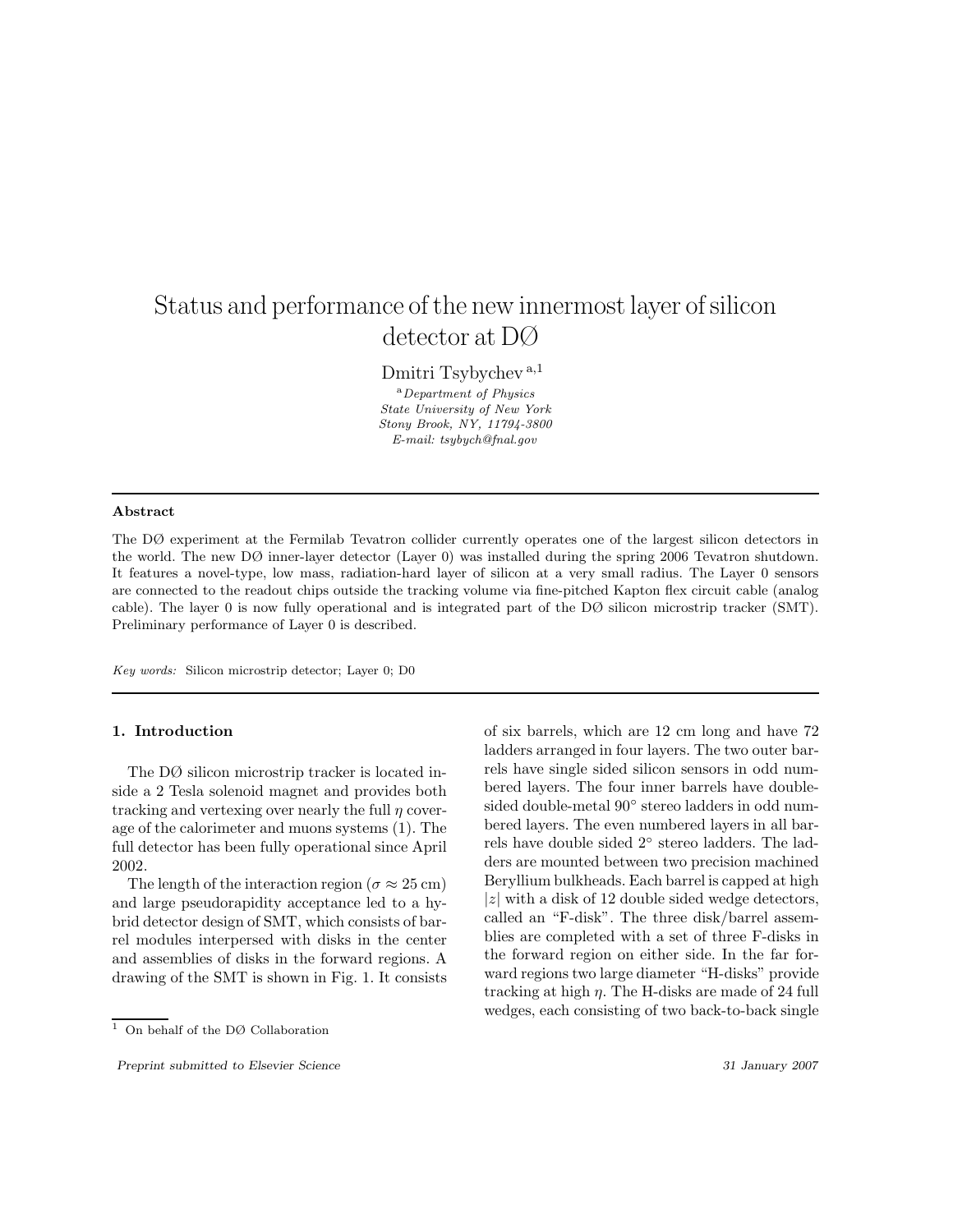

Fig. 1. Isometric view of the DØ Silicon Microstip Tracker. The design includes six barrels intercept with discs. There are 12 central F-disks and 4 forward H-discs.

sided silicon sensors.

In addition, the DØ collaboration has installed a new innermost layer of silicon inside the existing detector during the spring 2006 Tevatron shutdown $(2; 3)$ . This layer was to address three main issues with the current detector. First, the impact parameter resolution is significantly degraded for low momentum tracks due to the material associated with electronic and cooling inside the tracking volume. Second, the additional layer improves the pattern recognition, especially at higher instantaneous luminosities. Finally, it mitigates the possible tracking efficiency losses and degradation in impact parameter resolution due to the detector failures in the first layer of SMT (4). For the issues related to the radiation damage to the detector see (5) in these proceedings.

#### **2. DØ Layer 0 Design**

The requirement of in situ insertion into the existing detector imposed severe constraints on the design of the new Layer 0 detector. It had to fit between a new beryllium beam pipe  $(r = 15 \text{ mm})$  and the inner bore of SMT  $(r = 23 \text{ mm})$ . The design includes a 1.0 mm separation from the beam pipe to limit capacitive coupled noise. Material must be minimized to best benefit the tracking for lower momentum particles.

The small diameter of the detector and insufficient cooling did not allow the direct mounting of the readout chips on the sensors, therefore a Kapton flex circuit cable (called the analog cable) is used to bring the detector signal to the readout electronics. This type of detectors was pioneered by CDF for Layer 00 (6). The performance of the Layer 00 is degraded significantly by the high level common mode noise (8). Therefore, we used their experience and paid special attention during the design stage to address the noise issues.

An individual Layer 0 module consists of a silicon sensor, a pair of the analog cables with  $91\mu$ m pitch stacked on top of each other with  $45\mu m$  offset and a hybrid with two SVX4 readout chips (7). The analog cable was fabricated by Dyconex. We use a ceramic pitch adapter mounted on the sensor to match the pitch of the cable and the sensor. The choice of sensors is Hamamtsu single-sided radiation-hard silicon with intermediate strips. The number of readout strips is 256 for all types of sensors. Layer 0 has a six-fold geometry with inner layer at  $r = 16$  mm and the outer layer at  $r = 17.6$  mm and 98.5% acceptance. There are four 7 cm long sensors in the central region and four 12 cm sensors in the forward regions. The segmentation along the beam axis is limited by the radial build up of the cable bundles. A cross section view of the detector is shown on Fig. 2.

Table 1 gives the specifications of the Layer 0 modules. The Layer 0 modules are mounted on the high modulus carbon fiber support structure. The hybrids are located on either side of the detector in forward region.

In light of the CDF experience with Layer 00, the dominant constraint on the electrical design was the need to eliminate common mode noise. The capacitance of analog cable  $(.35 \text{ pF/cm})$  doubles the detector capacitance, which then doubles the intrinsic noise of the detector. We match longer analog cables with shorter sensors to equalize the capacitive load (typical values of 22 pF) for all types of modules. Because of the added capacitance of the analog cable and the use of  $300 \mu m$  thick detectors, even a small amount of common mode noise could seriously affect the performance of the detector. In addition the analog cable can act as a good antenna for picking up common mode noise.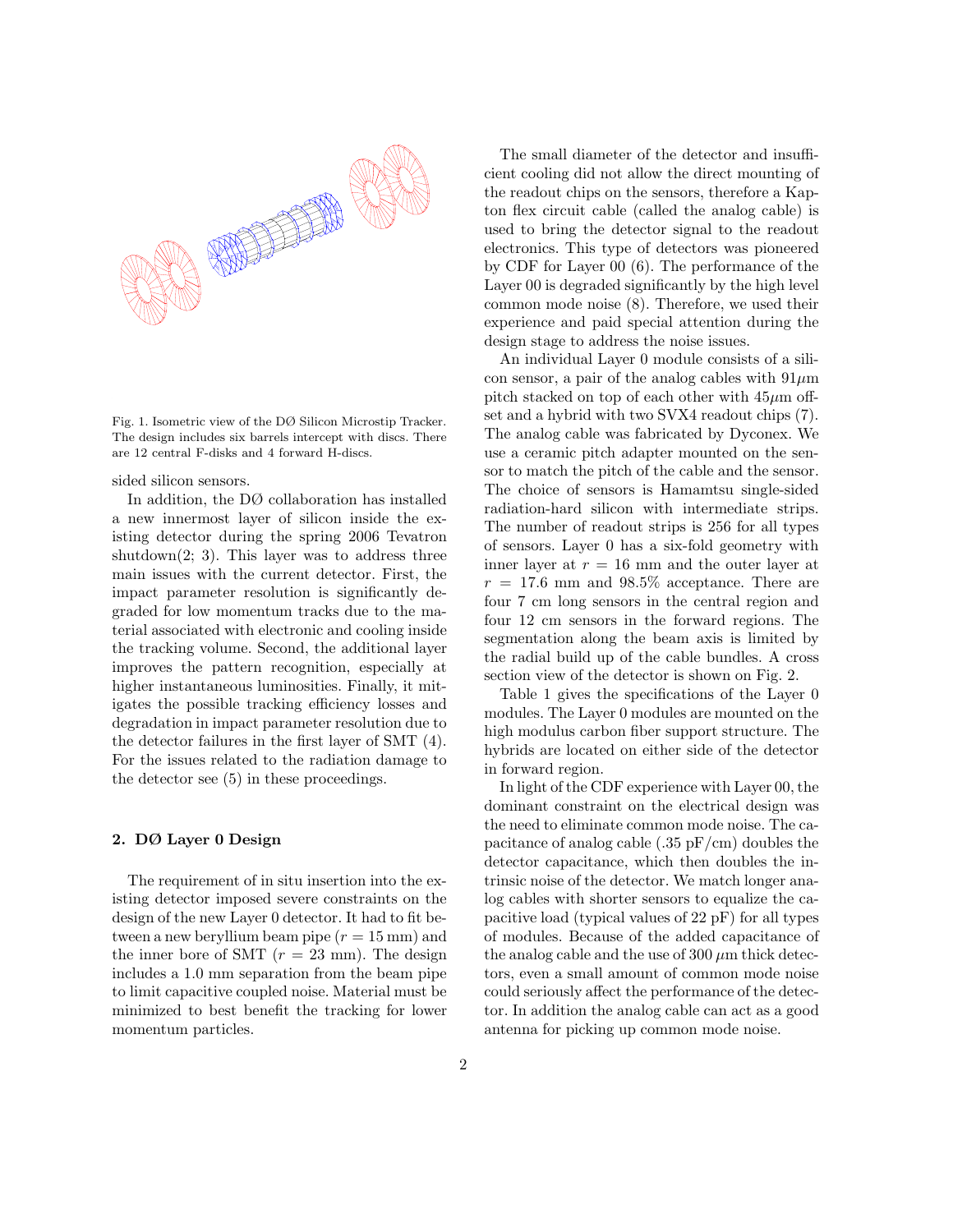

Fig. 2. Cross section of Layer-0 with carbon-fiber support structure, sensors and analog cables.

The overall philosophy is two fold. First, we isolate the detector grounds from the rest of the world to prevent any ground loops through the body of the detector. Second, we provide low impedance connections between the sensor and the SVX 4 chip so that there is little relative voltage between them at all frequencies in the pass band of the SVX 4. In addition, the hybrids and sensors use low inductance connection to a Kapton flex ground mesh circuit, which is cocured with the carbon fiber support structure.

The Layer 0 is isolated from the rest of the D0 by creating an isolated ground on the detector side of the electronics. This eliminates the ground loop through the detector. All single ended signals are converted to differential ones and sent the signals across the ground barrier to a differential receiver. The power supplies use local regulators that were chosen on the basis of their AC isolation specifications. This is implemented on a special adapter card that was installed during electrical connection of the detector. However, the isolation was not adequate so we added additional differential and common mode filters based on toroid coils outside

| Table 1 |                                                             |  |
|---------|-------------------------------------------------------------|--|
|         | Geometric parameters of the $D\varnothing$ Layer 0 detector |  |

|            |      |         | Layer Radius Z segment Readout pitch Length Cable length |      |          |
|------------|------|---------|----------------------------------------------------------|------|----------|
|            | (mm) |         | $(\mu m)$                                                | (mm) | (mm)     |
| inner 16.0 |      | central | 71                                                       | 70   | 320, 346 |
| inner 16.0 |      | central | 71                                                       | 120  | 167, 244 |
| outer 17.6 |      | forward | 81                                                       | 70   | 320, 346 |
| outer 17.6 |      | forward | 81                                                       | 120  | 167, 244 |

the detector.

The two outermost H-disks were removed to accommodate the Layer 0 in the readout chain.

### **3. Performance**

The Layer 0 commissioning began immediately after installation and completion of the electrical connections. Stable, error-free readout was achieved for all 96 chips in Layer 0. The total number of bad channels is less than 20, all due to the bad wire bonds defects during the module production. An outstanding noise performance was observed with both Layer 0 and SMT being readout. Figure 3 shows the typical pedestal, the total noise and the differential noise for one of the Layer 0 modules in normal running mode. The average differential noise is about 1.8 and the average total noise is about 1.7 ADC counts. From (9) we would expect the total noise to be 1.4 ADC counts so we conclude that there are about 0.3 ADC counts of common mode noise. An average signal-to-noise ratio of 18:1 is obtained for hits in Layer 0. The pedestals are very uniform across all the chips and they are read out in the zero suppressed mode, with a readout threshold set to pedestal plus 6 ADC counts.

Initial measurements show Layer 0 hit efficiencies greater than 90%, which is demonstrated on Fig. 4 and Fig. 5 as a function of the local x position in sensor and the inverse transverse momentum of the track respectively. Cosmic muon data with magnet on and off were collected to perform the alignment of the Layer 0 with respect to the SMT and to evaluate the improvement in the impact parameter and momentum resolution due to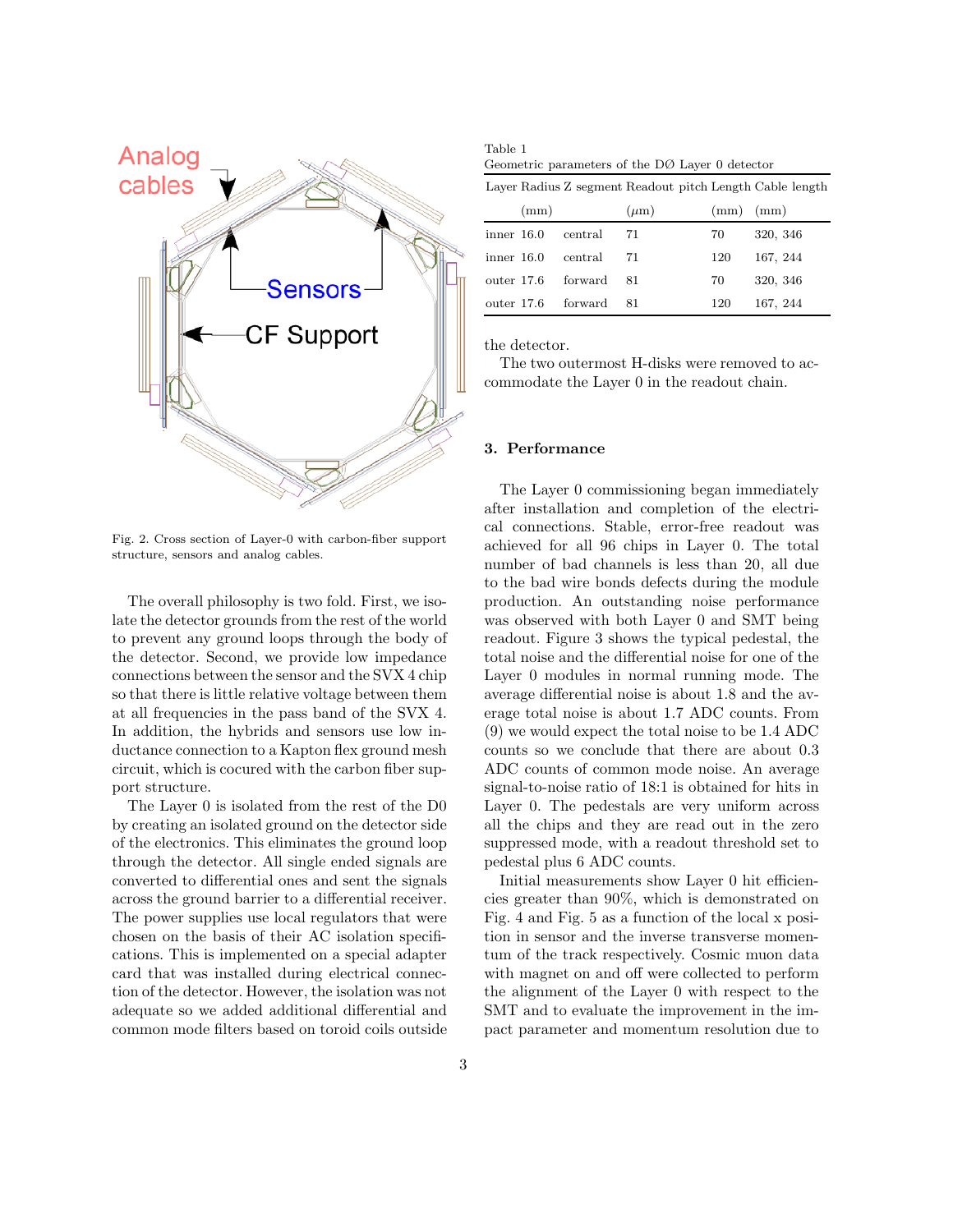

Fig. 3. Typical pedestal (black histogram), total noise  $\times 10$ (dark grey histogram) and differential noise ×10 (light grey histogram) as a function of channel for one module of Layer 0 after the installation inside the SMT.

Layer 0. The impact parameter resolution for the tracks with hits in Layer 0 and transverse momentum less than 5 GeV/c is 26.5  $\mu$ m and the corresponding distribution is shown in Fig. 6. This can be compared with impact parameter resolution of  $41.2 \mu m$  for the same tracks (Fig. 7) after refitting of the tracks with Layer 0 hits removed. Therefore, we observe  $\approx 55\%$  improvement in the impact parameter resolution due to Layer 0 for the tracks with low momentum. The corresponding improvement in the heavy-flavor tagging efficiency is expected to be  $\approx 15\%$ , which is important for example for identifying b-quark jets from top or Higgs decays.

## **4. Conclusion**

The Layer 0 detector at  $D\varnothing$  is a novel type silicon detector that has been successfully built, installed and commissioned by the DØ collaboration and is fully integrated in the operations of the rest of the detector. It is 100% functional with very low total noise and high signal to noise ratio. First results



Fig. 4. Efficiency to attach a Layer 0 hit to a track as a function of the local x position in sensor.



Fig. 5. Efficiency to attach a Layer 0 hit to a track as a function of the inverse transverse momentum of the track.

obtained with Layer 0 look very encouraging and should have big impact on both low- and high- $p_T$ physics pursued by the collaboration.

#### **References**

- [1] V.M. Abazov *et al.*(DØ collaboration), *Nucl. Inst. and Meth.* **A 565** (2006) 463.
- [2] M. Johnson (DØ collaboration), *Proceedings for the Sixth International "Hiroshima" Symposium on the Development and Application of Semiconductor Tracking Detectors, Santa Cruz, CA 2006.* To be published in *Nucl. Inst. and Meth.*